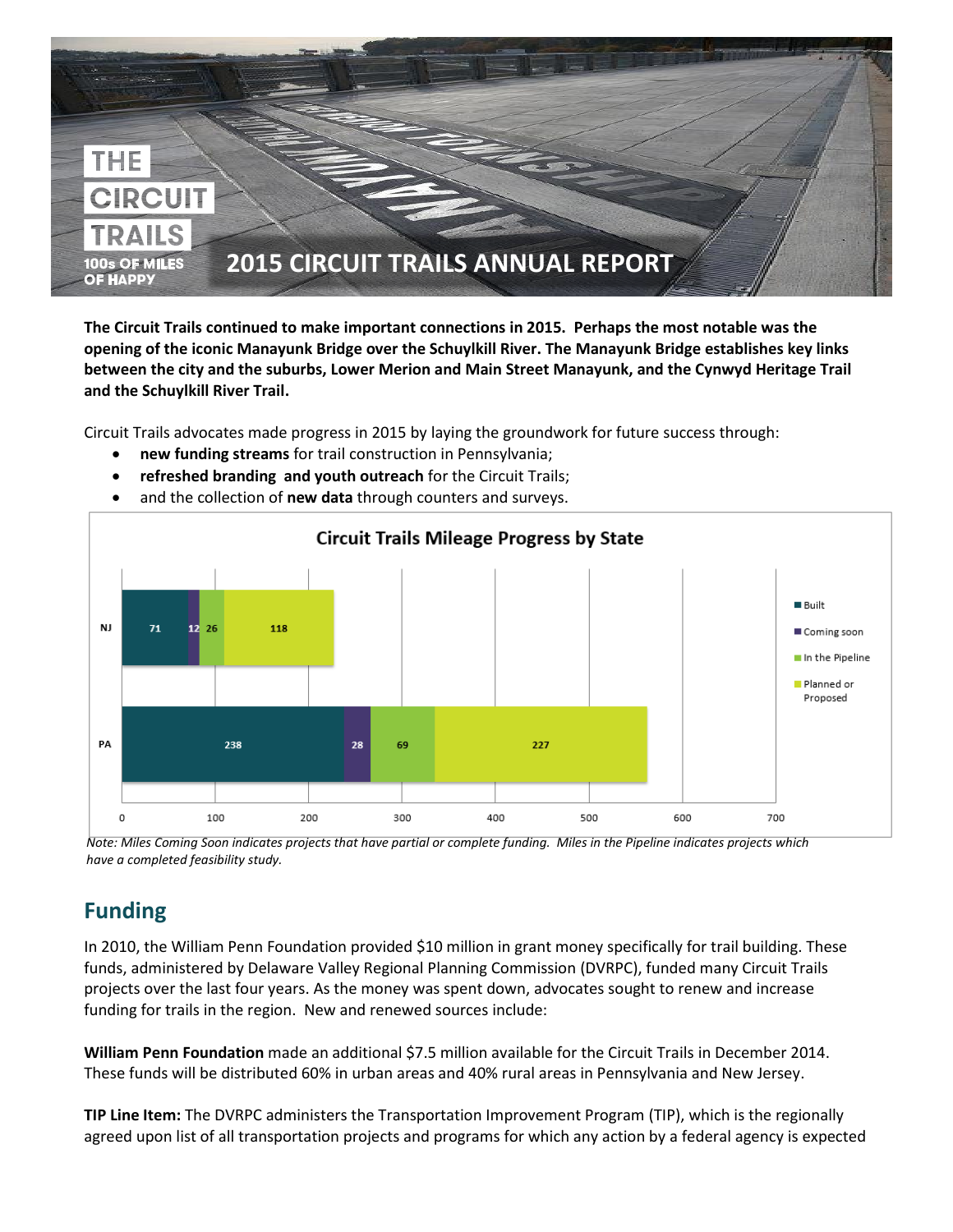#### Trail Segments Completed in 2015:

| <b>Trail Segment</b>                           | <b>Mileage</b> |
|------------------------------------------------|----------------|
| Manayunk Bridge                                | 0.40           |
| <b>Chalfont Neshaminy Creek Greenway Trail</b> | 0.40           |
| Pennypack Trail - Rt. 63 to Byberry Road       | 2.70           |
| <b>Schuylkill Canal Towpath</b>                | 1.25           |
| <b>Camden Greenway Bike Lanes</b>              | 2.00           |
| Kaighn Avenue Connector                        | 0.35           |
| <b>SRT Phoenixville Phase II</b>               | 0.80           |
| <b>Haverford Twp. Darby Creek Trail</b>        | 1.20           |
| <b>Canal Towpath Spillway Bridge</b>           | 0.05           |
| 2015 Total                                     | 9.15           |

*The new trails improved access for residents in West Philadelphia, Bala Cynwyd, Manayunk, Chalfont, Camden, Cooper River, Phoenixville, Rockledge, Center City Philadelphia and Phoenixville.*

(including, but not limited to funding). It covers all modes of transportation and is, therefore, of great interest to trail advocates. Getting a project included in the TIP is not a guarantee of federal funding, but rather the first step to getting funded and facilitates a more streamlined review process by state and local agencies.

In 2015, planning staff for five Pennsylvania counties worked with the DVRPC and the Department of Conservation and Natural Resources (DCNR) staff to have a line item for Circuit Trails funding added to the TIP for Pennsylvania. The five counties dedicated \$5 million in federal Congestion Mitigation and Air Quality (CMAQ) transportation funds for the Circuit Trails line item. The seven specific Circuit Trails segments named in the line item will be able to draw upon these funds for construction. The Circuit Trails Coalition will work to get a similar funding structure in place in New Jersey.

**Trail Funding Workshops**: In the fall of 2015, Circuit Trails representatives organized outreach in each of

the five Pennsylvania counties to explain the various sources of trail funding including the TIP funding. Circuit Trails representatives held one-hour workshops on Circuit Trails funding in conjunction with DVRPC's Transportation Alternatives workshops in five Pennsylvania counties. Trail advocates learned about the various sources of funding for trail design and construction and, also, how to best position their project to be eligible for available trail funding.

## **New Branding & Outreach for the Circuit Trails**

**Rebranding with Devine + Partners**: As the Circuit Trails develop, the identity of trails becomes increasingly important. Led by Rails-to-Trails Conservancy (RTC), the Circuit Trails went through a rebranding planning process in 2015. One goal of the rebranding effort is to have the public face of the Circuit Trails be as professional and consistent as the work being done behind the scenes. The outcome is a new logo, a refined name (with the addition of "Trails" to the coalition and network name) and a comprehensive brand campaign that will roll out in April of 2016 along with a new website.

Working with Devine + Partners, RTC helped grow the Circuit Trails social media audience significantly in 2015. In fact, the Facebook audience increased tenfold between June and December! Thanks to the work being done by Devine + Partners, the Circuit Trails reached over 130 million people in 2015 through broadcast, print and online media placements.

**New Circuit Trails Map**: In 2015, Joel Katz Design Associates created the diagrammatic map of the Circuit Trails. Much like the NYC subway map, though not fine-grained, this new map gives a sense of the overall network and the kind of connections the Circuit Trails foster. This map will be released in April 2016 as part of the launch of the Circuit Trails re-brand and awareness campaign.

**Youth Engagement**: The Circuit Trails and RTC conducted youth programming that included trail-to-water events, pop-up bike clinics, and a three-day Youth Sojourn. The goals of these events were to introduce students to the Circuit Trails and help them understand their important role in protecting our local waterways. The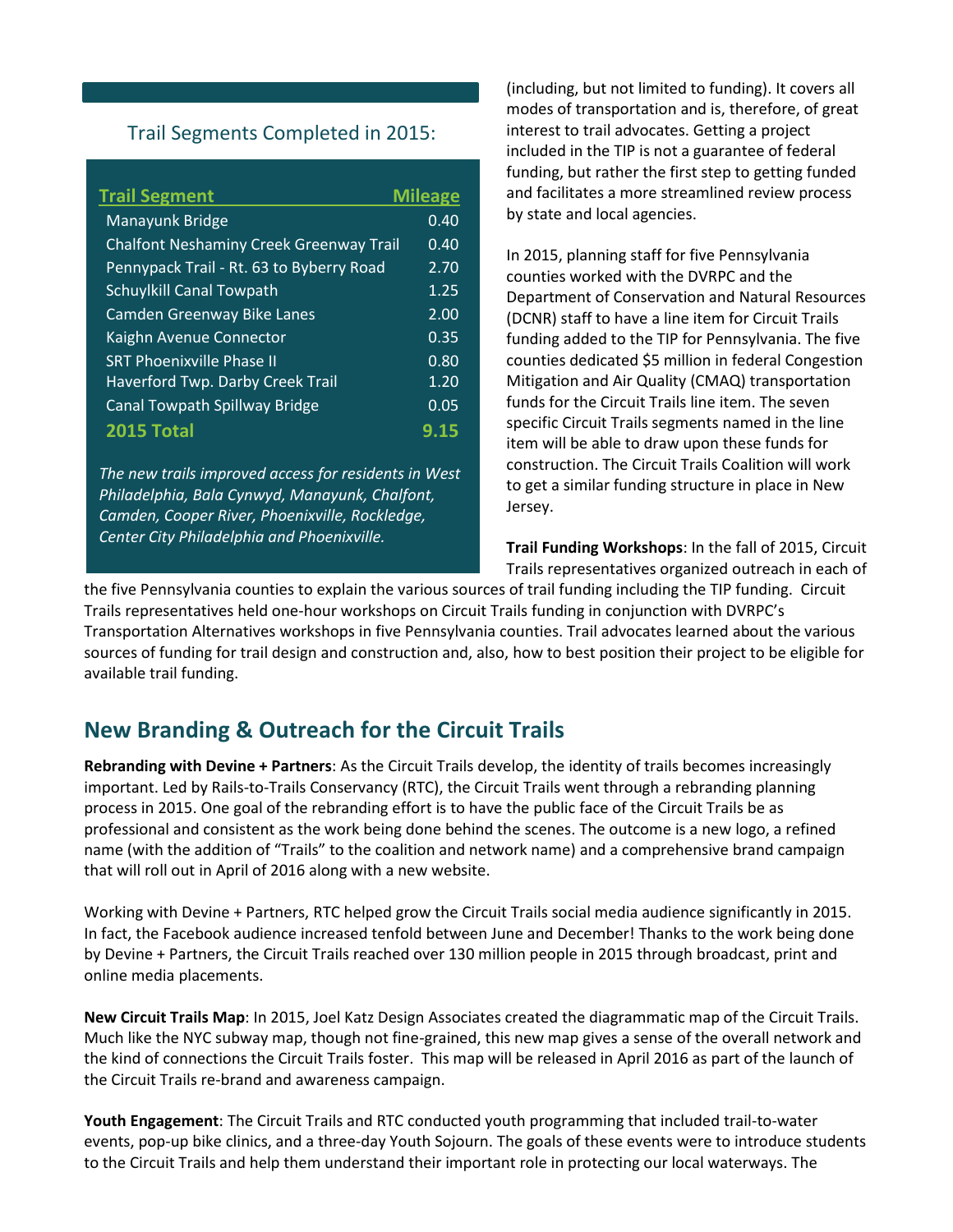programming reached 510 students, totaling 1,524 total youth hours. RTC also hosted 12 pop-up bike clinics on Circuit Trails throughout Philadelphia where young people learned how to repair their bikes. New Jersey Conservation Foundation, as part of the Camden Collaborative Initiative and Camden County Municipal Utilities Authority's Green Ambassadors Program, has also supported youth engagement on the Circuit Trails through conducting neighborhood walkability assessments along the Camden Greenway stretch of the Cooper River Trail.

## **More Data**

**Permanent Trail Counters:** There are now twelve (12) permanent counters providing data on trail usage throughout the region, in addition to temporary counters. Data is available on the **DVRPC** website. These counters allow us to track usage in order to make the case for more, better-connected trails.

**Telephone Survey**: In May of 2015, the Bicycle Coalition of Greater Philadelphia (BCGP) and the Pennsylvania Environmental Council (PEC) hired Research America to survey the nine-county region on awareness of the Circuit Trails. 1300 respondents in nine counties yielded the following the results:

- 74% of respondents were aware that trails for recreation or transportation exist in the Delaware Valley
- 80% reported using a trail for recreation or transportation
- 60% would like to see a trail within 10 minutes of their home
- 44% use a trail at least once a week
- 69% reported walking as their primary trail activity; 36% reported biking as their primary trail activity
- 85% supported construction of new trails
- 70% support spending \$2 of tax dollars per person per year to add 450 miles to the Circuit Trails

Knowing that this public support exists for Circuit Trails gives advocates leverage with their local officials. To see the full report go to: [http://connectthecircuit.org/uploads/media\\_items/the-circuit-2015-assessment-report-6-](http://connectthecircuit.org/uploads/media_items/the-circuit-2015-assessment-report-6-18-15.original.pdf) [18-15.original.pdf.](http://connectthecircuit.org/uploads/media_items/the-circuit-2015-assessment-report-6-18-15.original.pdf)

Further data was collected by RTC from a total of 1,834 individuals via telephone surveys and trailside surveys in 2015. The results of the trailside and telephone surveys are consistent and show that 30% of respondents are familiar with the Circuit Trails and 80% answered that waterways impact their enjoyment of the trail experience. The trailside survey also showed the economic benefit of the trail network. The average trail user spends \$391 on hard goods and over \$13 on consumables per trip. To learn more go to: [http://connectthecircuit.org/uploads/media\\_items/survey-pres.original.pdf.](http://connectthecircuit.org/uploads/media_items/survey-pres.original.pdf)

## **Highlights from 2015**

**Collaborative Coup of the Year**: The opening of the **Manayunk Bridge Trail** for transportation and recreation marked a high-point of cooperation across agencies and municipalities. The City of Philadelphia worked together with Lower Merion Township to bring this project to fruition with the help of partners from Philadelphia Parks & Recreation, Southeastern Pennsylvania Transportation Authority (SEPTA), Friends of the Cynwyd Heritage Trail, Lower Merion Historical Society, Ivy Ridge Green, Manayunk Development Corporation, Schuylkill River Development Corporation, Pennsylvania Environmental Council, William Penn Foundation, Penn DOT, Delaware Valley Regional Planning Commission, and Department of Conservation and Natural Resources.